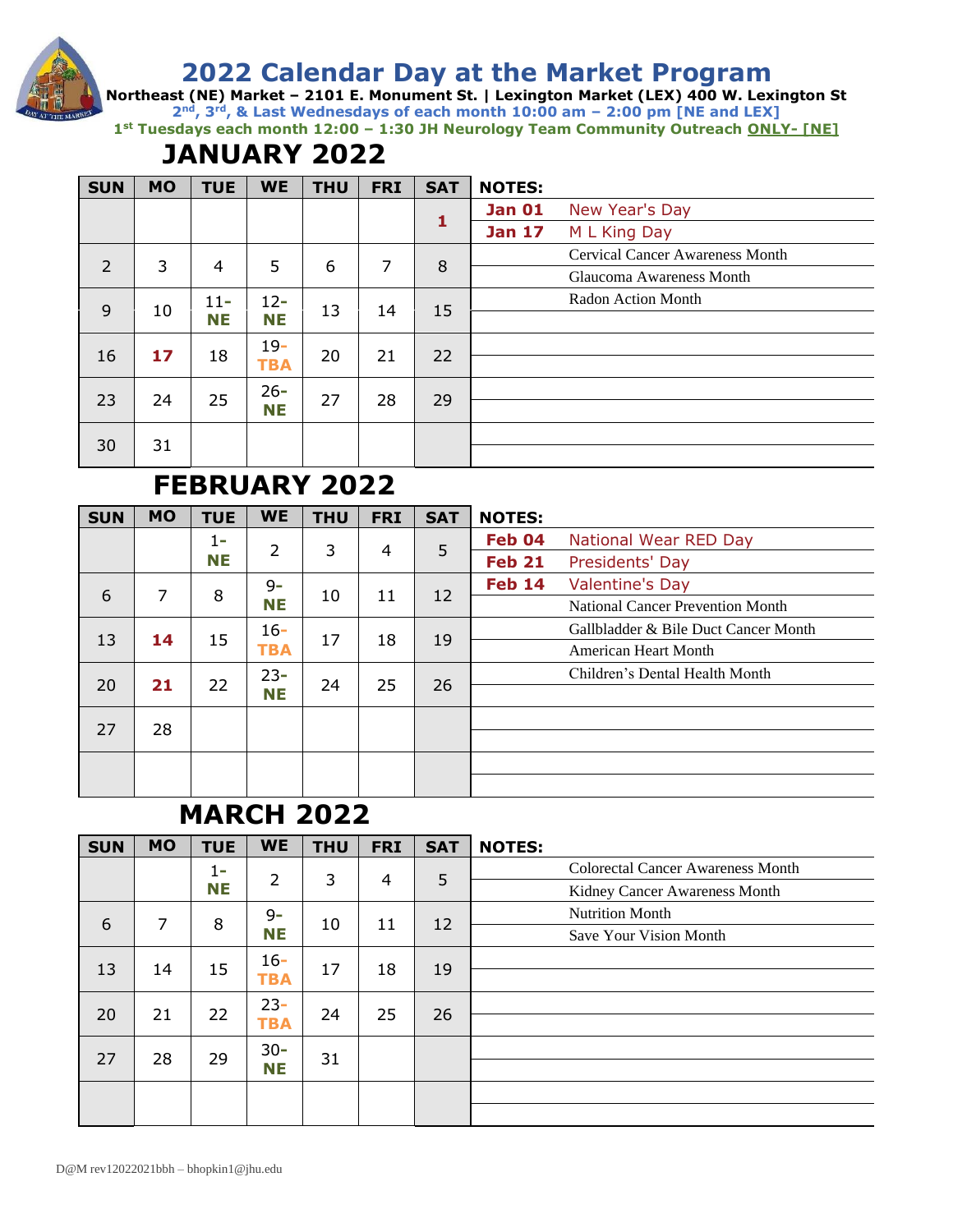**Northeast (NE) Market – 2101 E. Monument St. | Lexington Market (LEX) 400 W. Lexington St 2nd, 3rd, & Last Wednesdays of each month 10:00 am – 2:00 pm [NE and LEX] 1st Tuesdays each month 12:00 – 1:30 JH Neurology Team Community Outreach ONLY- [NE]**

# **APRIL 2022**

| <b>SUN</b> | <b>MO</b> | <b>TUE</b> | <b>WE</b>  | <b>THU</b> | <b>FRI</b> | <b>SAT</b>     | <b>NOTES:</b> |                                          |
|------------|-----------|------------|------------|------------|------------|----------------|---------------|------------------------------------------|
|            |           |            |            |            |            | $\overline{2}$ | <b>Apr 15</b> | <b>Good Friday</b>                       |
|            |           |            |            |            | 1          |                | <b>Apr 17</b> | <b>Easter Sunday</b>                     |
| 3          |           | $5-$       | 6          | 7          | 8          | 9              |               | Donate Life Month                        |
|            | 4         | <b>NE</b>  |            |            |            |                |               | Esophageal, Head & Neck Cancer, and      |
|            |           |            | $13 -$     |            |            |                |               | <b>Testicular Cancer Awareness Month</b> |
| 10         | 11        | 12         | <b>NE</b>  | 14         | 15         | 16             |               | Sexual Assault Awareness and Prevention  |
|            |           |            | $20 -$     |            |            |                |               | Occupational Therapy Month               |
| 17         | 18        | 19         | <b>TBA</b> | 21         | 22         | 23             |               |                                          |
|            |           |            | $27 -$     |            |            |                |               |                                          |
| 24         | 25        | 26         | NΕ         | 28         | 29         | 30             |               |                                          |
|            |           |            |            |            |            |                |               |                                          |
|            |           |            |            |            |            |                |               |                                          |

# **MAY 2022**

| <b>SUN</b> | <b>MO</b> | <b>TUE</b> | <b>WE</b>  | <b>THU</b> | <b>FRI</b> | <b>SAT</b> | <b>NOTES:</b> |                                          |
|------------|-----------|------------|------------|------------|------------|------------|---------------|------------------------------------------|
|            | 2         | $3-$       |            | 5          | 6          | 7          | <b>May 08</b> | Mother's Day                             |
| 1          |           | NΕ         | 4          |            |            |            | <b>May 30</b> | <b>Memorial Day</b>                      |
| 8          | 9         |            | $11 -$     | 12         | 13         |            |               | Brain & Bladder Cancer Awareness Month   |
|            |           | 10         | NΕ         |            |            | 14         |               | Melanoma and Skin Cancer Awareness Month |
| 15         | 16        | 17         | $18-$      | 19         | 20         | 21         |               | <b>Hepatitis Awareness Month</b>         |
|            |           |            | <b>TBA</b> |            |            |            |               | <b>Mental Health Month</b>               |
| 22         | 23        | 24         | $25 -$     | 26         | 27         |            |               | Asthma and Allergy Awareness Month       |
|            |           |            | NΕ         |            |            | 28         |               | <b>Stroke Awareness Month</b>            |
| 29         | 30        | 31         |            |            |            |            |               |                                          |
|            |           |            |            |            |            |            |               |                                          |
|            |           |            |            |            |            |            |               |                                          |
|            |           |            |            |            |            |            |               |                                          |

#### **JUNE 2022**

| <b>SUN</b> | <b>MO</b> | <b>TUE</b> | <b>WE</b>  | <b>THU</b>     | <b>FRI</b> | <b>SAT</b> | <b>NOTES:</b> |                                    |
|------------|-----------|------------|------------|----------------|------------|------------|---------------|------------------------------------|
|            |           |            | 1          | $\overline{2}$ | 3          |            | <b>Jun 19</b> | Father's Day                       |
|            |           |            |            |                |            | 4          | <b>Jun 20</b> | Juneteenth Day (19 <sup>th</sup> ) |
| 5          | 6         | $7 -$      | $8-$       | 9              |            |            |               | <b>Cancer Survivors Month</b>      |
|            |           | <b>NE</b>  | <b>NE</b>  |                | 10         | 11         |               | Men's Health Month                 |
|            |           |            | $15 -$     | 16             |            |            |               | Safety Month                       |
| 12         | 13        | 14         | <b>TBA</b> |                | 17         | 18         |               |                                    |
| 19         | 20        | 21         | 22         | 23             | 24         | 25         |               |                                    |
|            |           |            |            |                |            |            |               |                                    |
|            | 27        | 28         | $29 -$     | 30             |            |            |               |                                    |
| 26         |           |            | <b>NE</b>  |                |            |            |               |                                    |
|            |           |            |            |                |            |            |               |                                    |
|            |           |            |            |                |            |            |               |                                    |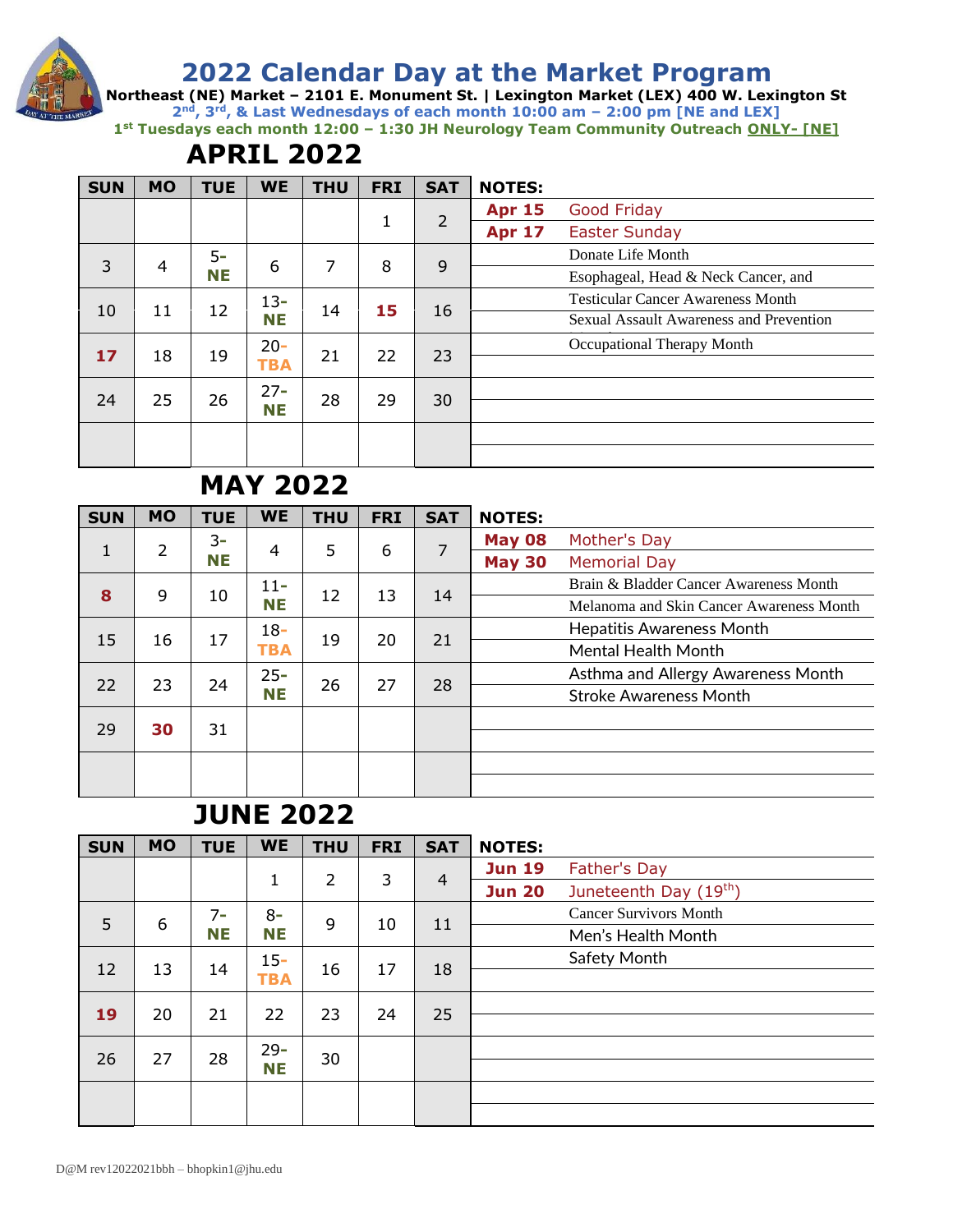**Northeast (NE) Market – 2101 E. Monument St. | Lexington Market (LEX) 400 W. Lexington St 2nd, 3rd, & Last Wednesdays of each month 10:00 am – 2:00 pm [NE and LEX] 1st Tuesdays each month 12:00 – 1:30 JH Neurology Team Community Outreach ONLY- [NE]**

# **JULY 2022**

| <b>SUN</b> | <b>MO</b> | <b>TUE</b> | <b>WE</b>  | <b>THU</b> | <b>FRI</b> | <b>SAT</b>     | <b>NOTES:</b> |                                         |
|------------|-----------|------------|------------|------------|------------|----------------|---------------|-----------------------------------------|
|            |           |            |            |            |            | $\overline{2}$ | <b>Jul 04</b> | Independence Day                        |
|            |           |            |            |            | 1          |                |               | <b>UV Safety Awareness Month</b>        |
| 3          |           | 5          | 6          | 7          | 8          | 9              |               | Sarcoma and Bone Cancer Awareness Month |
|            | 4         |            |            |            |            |                |               |                                         |
|            |           | $12 -$     | $13 -$     |            |            |                |               |                                         |
| 10         | 11        | <b>NE</b>  | <b>NE</b>  | 14         | 15         | 16             |               |                                         |
| 17         |           |            | $20 -$     | 21         | 22         |                |               |                                         |
|            | 18        | 19         | <b>TBA</b> |            |            | 23             |               |                                         |
| 24         | 25        | 26         | $27 -$     | 28         | 29         |                |               |                                         |
|            |           |            | <b>NE</b>  |            |            | 30             |               |                                         |
|            |           |            |            |            |            |                |               |                                         |
| 31         |           |            |            |            |            |                |               |                                         |

# **AUGUST 2022**

| <b>SUN</b>     | <b>MO</b> | <b>TUE</b>         | <b>WE</b>            | <b>THU</b>     | <b>FRI</b> | <b>SAT</b> | <b>NOTES:</b>                                      |
|----------------|-----------|--------------------|----------------------|----------------|------------|------------|----------------------------------------------------|
|                | 1         | $2 -$<br><b>NE</b> | 3                    | $\overline{4}$ | 5          | 6          | <b>National Night Out (Aug 2)</b><br><b>AUG 02</b> |
| $\overline{7}$ | 8         | 9                  | $10 -$<br><b>NE</b>  | 11             | 12         | 13         | <b>Immunization Awareness Month</b>                |
| 14             | 15        | 16                 | $17 -$<br><b>TBA</b> | 18             | 19         | 20         |                                                    |
| 21             | 22        | 23                 | 24                   | 25             | 26         | 27         |                                                    |
| 28             | 29        | 30                 | $31 -$<br><b>NE</b>  |                |            |            |                                                    |
|                |           |                    |                      |                |            |            |                                                    |

## **SEPTEMBER 2022**

| <b>SUN</b>     | <b>MO</b> | <b>TUE</b> | <b>WE</b>  | <b>THU</b> | <b>FRI</b> | <b>SAT</b> | <b>NOTES:</b> |                                          |
|----------------|-----------|------------|------------|------------|------------|------------|---------------|------------------------------------------|
|                |           |            |            |            | 2          | 3          | <b>Sep 05</b> | Labor Day                                |
|                |           |            |            | 1          |            |            |               | <b>Childhood Cancer Awareness Month</b>  |
| $\overline{4}$ | 5         | 6          | 7          | 8          | 9          |            |               | Uterine Cancer, Gynecologic, Blood, and  |
|                |           |            |            |            |            | 10         |               | Ovarian, Thyroid, Prostate, Leukemia and |
|                |           | $13 -$     | $14 -$     |            |            |            |               | <b>Lymphoma Cancer Awareness</b>         |
| 11             | 12        | NΕ         | NΕ         | 15         | 16         | 17         |               | Fruit and Veggies - More Matters Month   |
| 18             |           | 20         | $21 -$     | 22         | 23         | 24         |               | Childhood Obesity Awareness Month        |
|                | 19        |            | <b>TBA</b> |            |            |            |               | <b>Healthy Aging Month</b>               |
|                |           |            | $28 -$     |            |            |            |               | Food Safety Education Month              |
| 25             | 26        | 27         | NΕ         | 29         | 30         |            |               | Preparedness Month                       |
|                |           |            |            |            |            |            |               | Sickle Cell Month                        |
|                |           |            |            |            |            |            |               | World Alzheimer's Month                  |